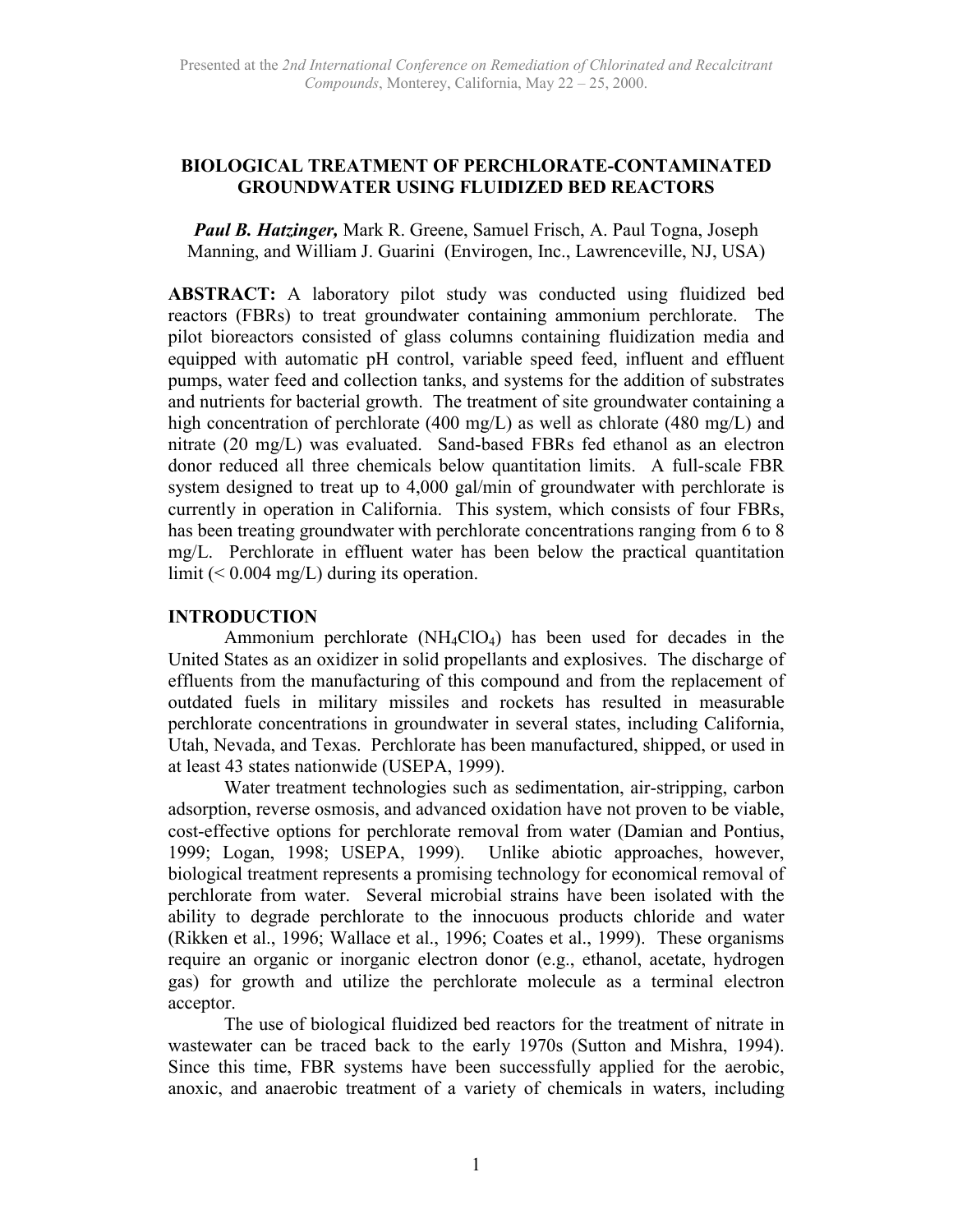petroleum hydrocarbons, pentachlorophenol, and organic chemicals from the pharmaceutical industry. In general, an FBR system consists of a reactor vessel containing media (usually sand or activated carbon) that is colonized by active bacterial biomass. This media is "fluidized" by the upward flow of wastewater or groundwater into the vessel, with the lowest density particles (those with highest biomass) moving to the top. A control system is used at the top of the reactor to remove excess biomass, and thus control the height of the expanded media bed. The high biomass maintained within the FBR bed makes it appreciably more efficient for water treatment than many other types of biological systems, and allows reactors to be considerably smaller (USEPA, 1993).

This paper discusses the use of FBRs for the biological treatment of perchlorate in water. Results from both pilot-scale and full-scale systems are presented. Studies assessing the optimal fluidization media and most effective electron donors for perchlorate degradation in FBR systems have been reported previously (Greene and Pitre, 2000).

**Objectives.** The objectives of this study were (1) to assess the effectiveness of an FBR for treatment of water with a high perchlorate concentration, and (2) to evaluate operating data from a full-scale FBR system treating perchlorate in California.

# **MATERIALS AND METHODS**

**Pilot-Scale System.** A process flow schematic of the laboratory pilot FBR system is given in Figure 1. Two such units were used in this study. The pilot FBRs consisted of glass columns containing sand as the fluidization media. The systems had a total liquid volume of 4 L with an empty settled bed volume of approximately 1.1 L. Each unit was equipped with automatic pH control, variable speed feed, influent and effluent pumps, water feed and collection tanks, and systems for the addition of substrates and nutrients for bacterial growth.

The water feed was introduced into the bottom of the FBR unit. Feed water was combined with recycle water from the top of the FBR prior to entering the system. Ammonia and phosphate, soluble nutrients necessary for bacterial growth, were added such that a small residual amount of each was detected in the FBR effluent. Ethanol was supplied as the electron donor for biological perchlorate destruction. The ethanol was pumped with a syringe pump into the combined feed and recycle flow (i.e., influent flow) at a dose consistent with the feed water composition, such that a small residual was detected in the FBR effluent. The sand media was added to the FBRs to yield a settled bed volume of approximately 1.1 L. The sand bed was fluidized to approximately 1.45 L using a peristaltic pump on the recycle line. The reactor pH was controlled by direct addition of caustic with a variable set point controller.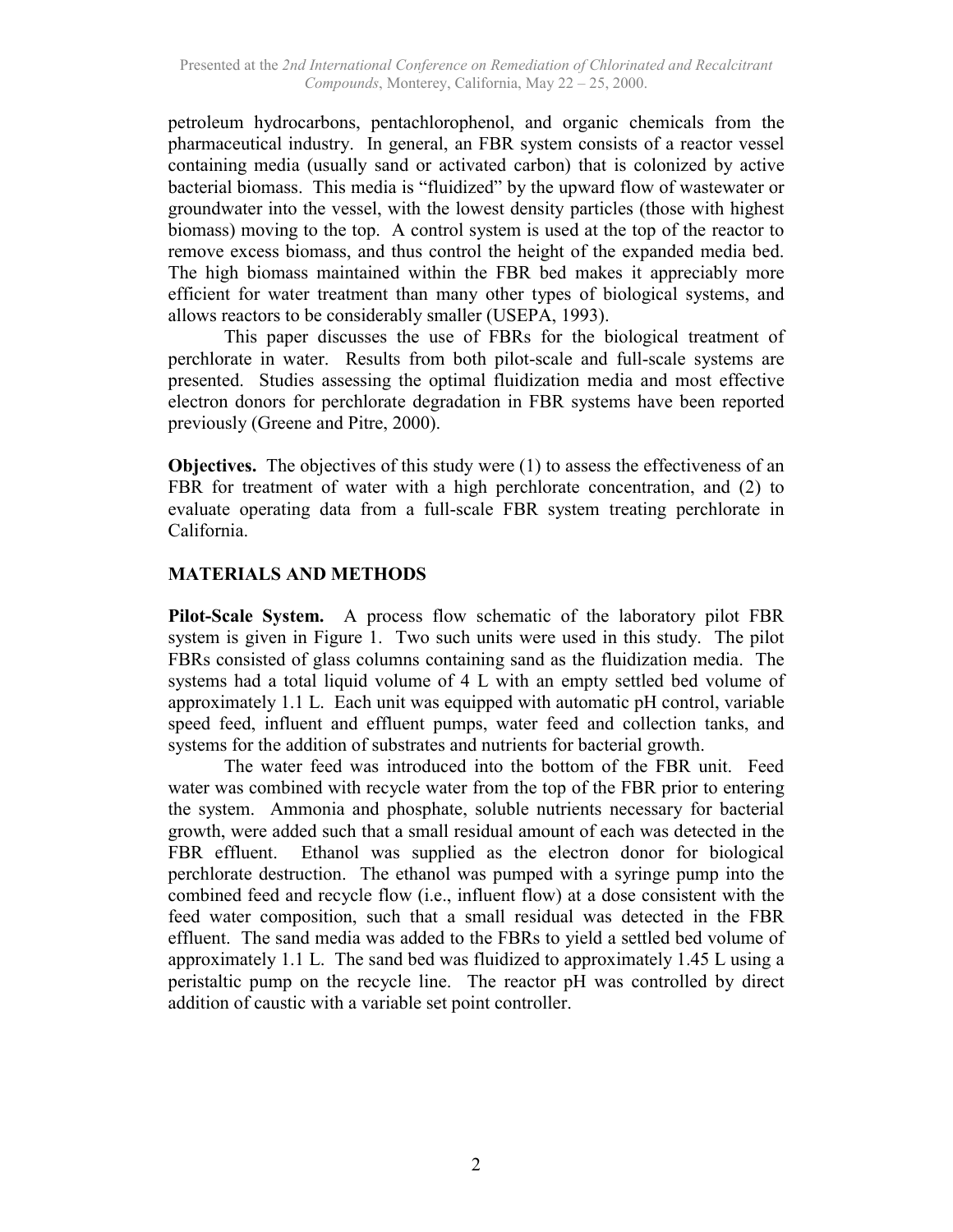Presented at the *2nd International Conference on Remediation of Chlorinated and Recalcitrant Compounds*, Monterey, California, May 22 – 25, 2000.



**FIGURE 1. Laboratory pilot FBR flow schematic.**

Water from a site in Nevada was fed to the pilot FBR units. The sand fluidization media used in the pilot FBRs came from an operating FBR system, which had been treating nitrate. FBR #1 was operated at a high loading condition, with a feed rate of 11.5 mL/min, which is equivalent to a 2.1 hour HRT (hydraulic retention time). FBR #2 was operated at a moderate loading condition with a feed rate of 8 mL/min, which is equivalent to a 3.1 hour HRT. The HRT was calculated based on the expanded bed volume and the feed flow rate to each pilot FBR. The test was conducted for 34 days at ambient temperatures  $(19 - 21^{\circ}C)$ . A total of 132 gallons of feed water (388 reactor volumes) was processed by FBR #1 and a total of 88 gallons (270 reactor volumes) was processed by FBR #2. Levels of perchlorate, chlorate, nitrate, chloride, and sulfate were measured by ion chromatography using appropriate EPA 300.0 series methods or modifications of these methods. Total dissolved solids (TDS) were measured using EPA method 160.1.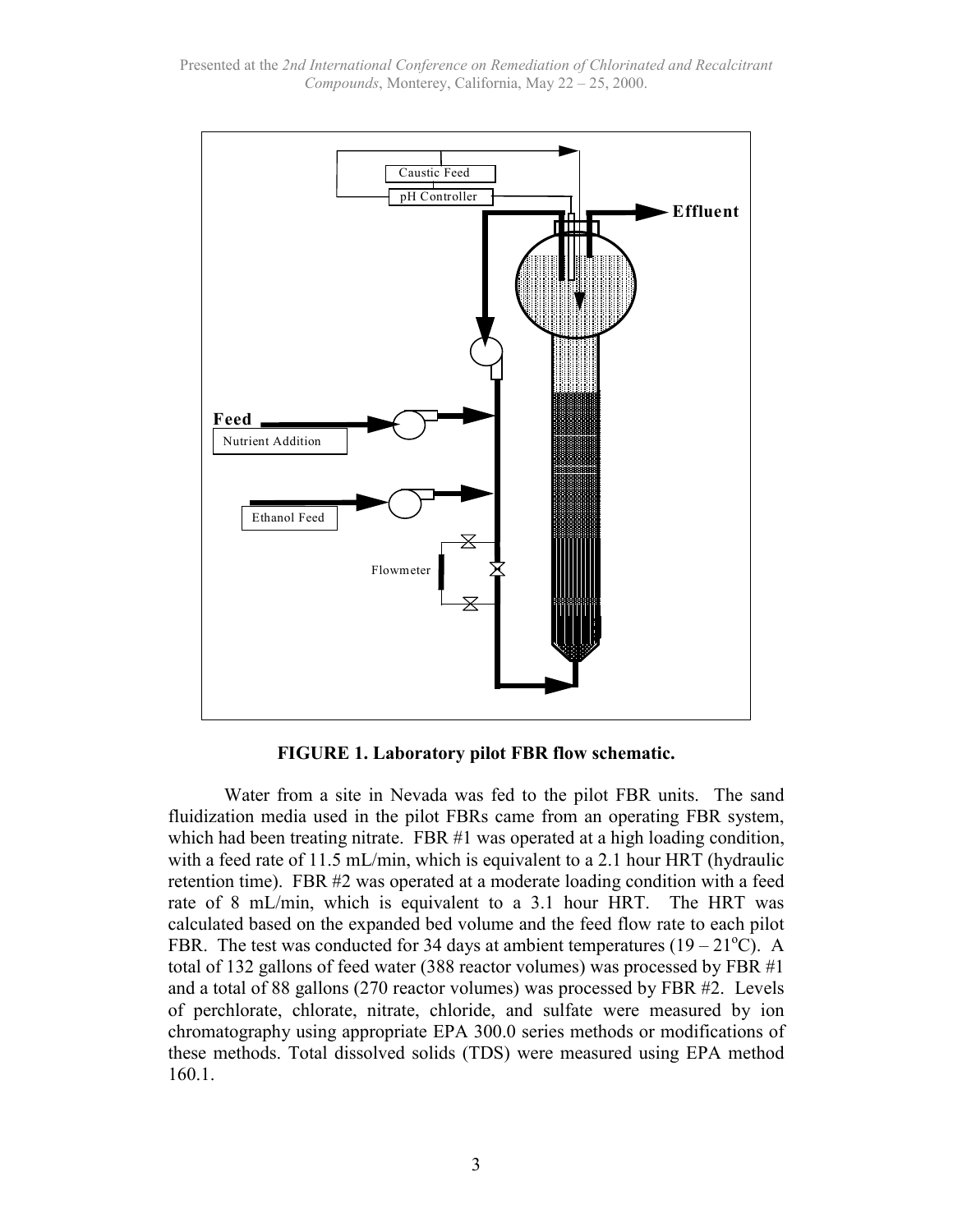Presented at the *2nd International Conference on Remediation of Chlorinated and Recalcitrant Compounds*, Monterey, California, May 22 – 25, 2000.

**Full-Scale System.** A full-scale FBR system is currently treating water containing perchlorate at a site in California (Figure 2). The system consists of four FBRs. The FBR vessels contain granular activated carbon (GAC) as the fluidization media. The system is designed to treat a water flow of 4,000 gal/min and a perchlorate influent concentration of approximately 8 mg/L. The full-scale system is fed ethanol as an electron donor, and inorganic nutrients (N and P) are added to the influent water to support microbial growth on the GAC media. The concentrations of perchlorate, sulfate, nitrate, and phosphate the effluent water are routinely measured by ion chromatography.



**FIGURE 2. Full-scale FBR system.**

### **RESULTS AND DISCUSSION**

**Pilot-Scale FBRs.** The average feed concentrations of perchlorate, chlorate, and nitrate during the pilot study were 400 mg/L, 480 mg/L, and 20 mg/L, respectively. In addition, the feed water contained 2,500 mg/L of chloride, 2,100 mg/L of sulfate, and total dissolved solids (TDS) of 8,200 mg/L. The objective of this pilot study was to determine whether perchlorate concentrations in effluent water could be reduced below 1.0 mg/L using a single-stage FBR. The laboratory practical quantitation limits (PQLs) of 0.2 mg/L for FBR #1 and 0.02 mg/L for FBR #2 reflect this objective. Perchlorate levels in effluent water may have been appreciably lower than these PQL values, but these levels were acceptable for the study objective.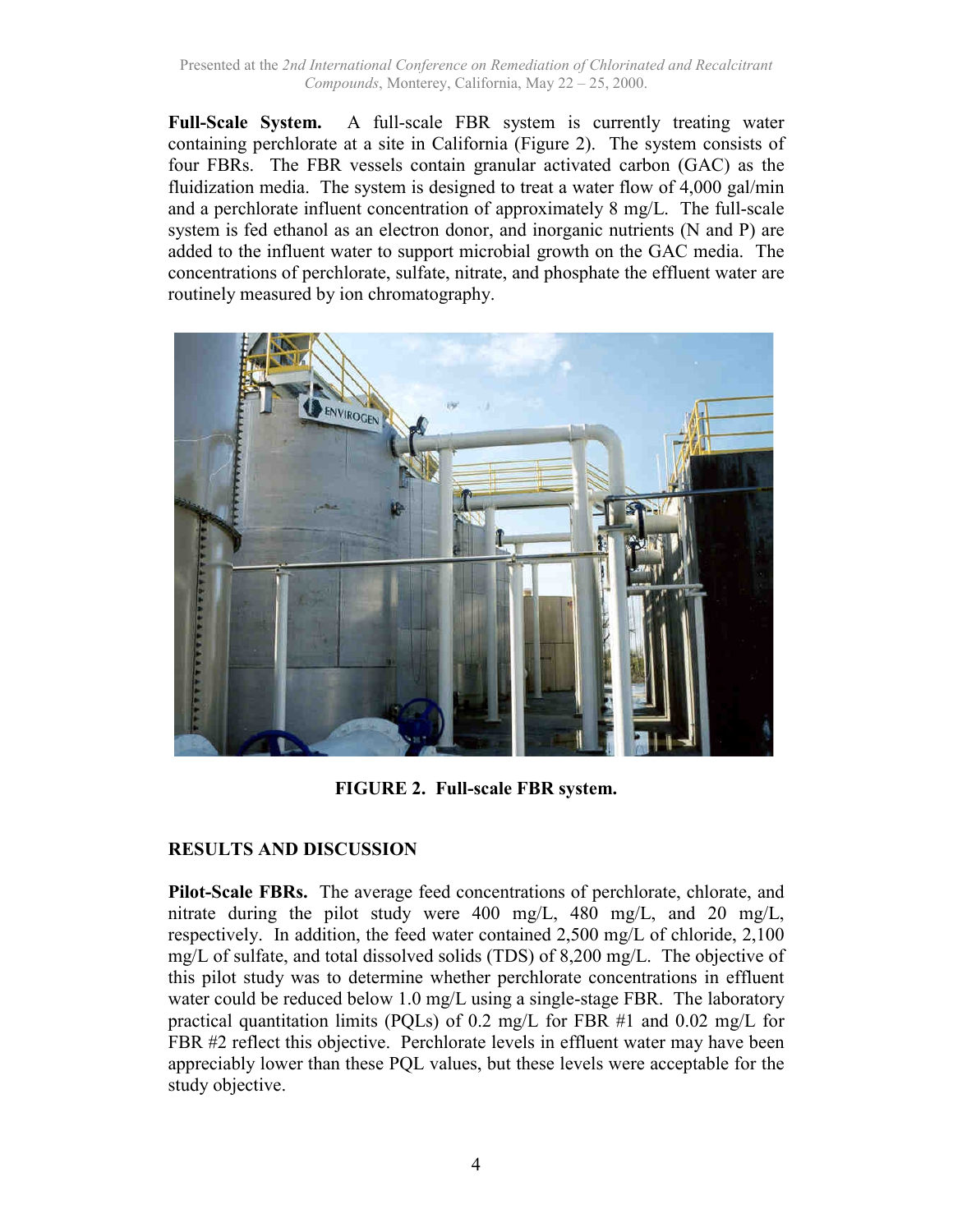The concentrations of the target anions, perchlorate, chlorate, and nitrate in the effluent water during the 34-day study are presented in Figure 3. For the first 3 weeks, FBR #1 was run in effluent return mode (no discharge) during biomass build-up at the high loading conditions. The FBRs were initially prepared with sand media and associated biomass from a denitrification system, so this effluent return mode was necessary to allow for a shift in the microbial biomass toward perchlorate-degrading bacteria and an appreciable increase in the total cell mass. After this period, perchlorate reduction of greater than 99.9% was achieved and effluent discharge was allowed. Perchlorate in effluent water was below the PQL of 0.2 mg/L on all but one day after the initial 21-day period. Chlorate and nitrate concentrations in the effluent were below PQLs of 1 mg/L and 1-4 mg/L, respectively, for the entire study.

For FBR #2, the effluent return (no discharge) biomass build-up mode was 14 days. After Day 18, the perchlorate concentration in effluent water was consistently below the PQL of 0.02 mg/L. Chlorate at a concentration of 300 mg/L was observed in the first effluent sample, but levels of this anion rapidly fell to non-detectable levels. Nitrate was not detected in the effluent at any point during the study.

These data show that high levels of perchlorate (400 mg/L), chlorate (480 mg/L), and nitrate (20 mg/L) in site water can be treated in a single-stage FBR system. After biomass build-up, FBR #2 consistently achieved high effluent quality, reducing all three anions below quantitation limits in effluent water. Because of the high initial loading rate, FBR #1 required a somewhat longer biomass build-up period before high effluent quality was observed. However, this unit also achieved and maintained levels of perchlorate and the other two target anions below their respective quantitation limits.

**Full-Scale System.** Effluent data from one full-scale FBR unit that is treating water containing perchlorate in California are presented in Figure 4. The influent flow to this FBR (feed and recycle water) during operation is maintained at approximately 1,800 gpm to provide bed fluidization. The average net feed flow of groundwater during the operational period shown was 680 gpm, but an average feed flow rate of greater than 840 gpm was maintained during the last 3 months of operation. Perchlorate levels in groundwater at the site vary from approximately 6 to 8 mg/L. The anions nitrate and sulfate are also present in the groundwater at concentrations of approximately 1.5 mg/L and 20 mg/L, respectively.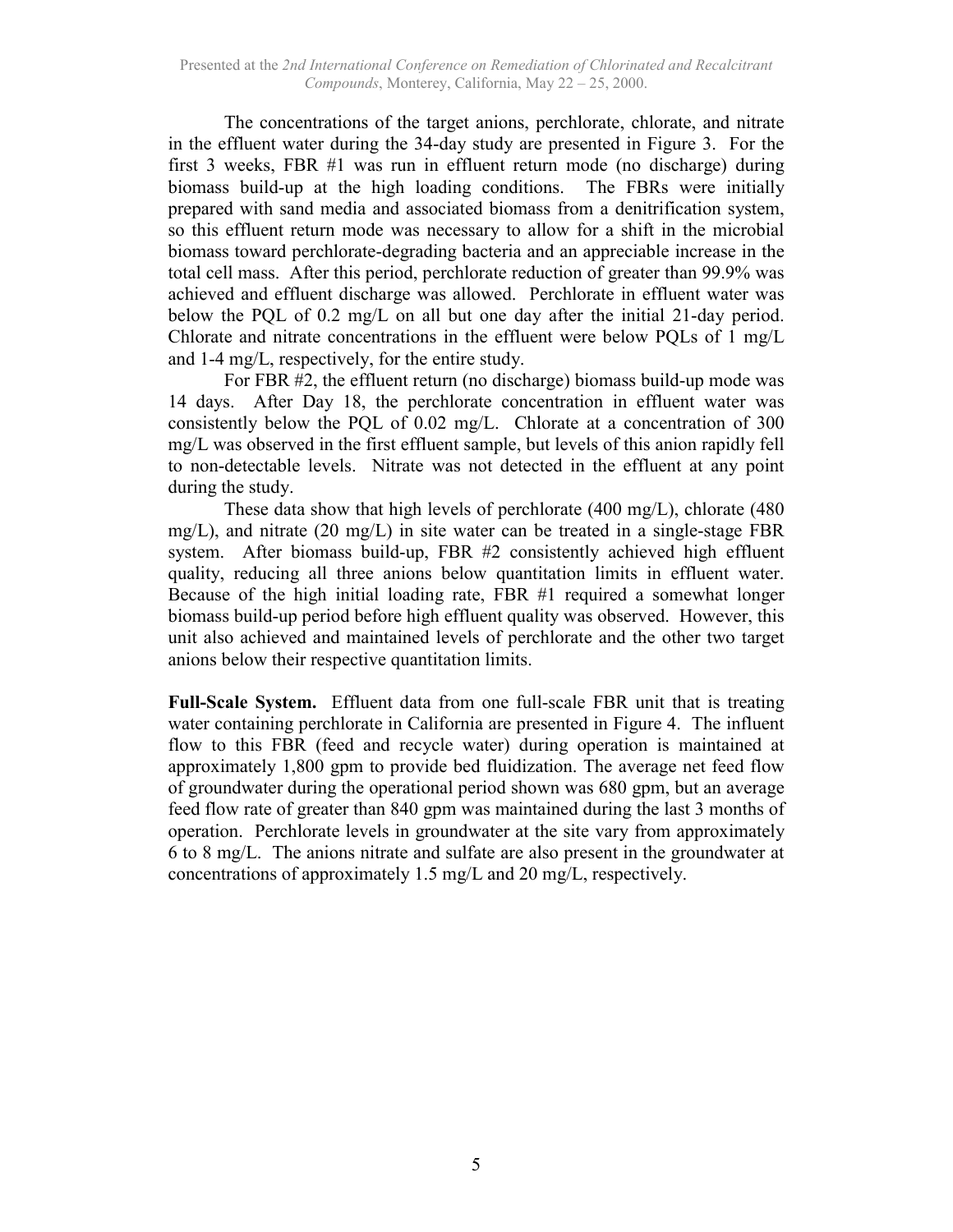

**FIGURE 3. Influent and effluent concentrations of perchlorate, chlorate, and nitrate in pilot-scale FBR systems.**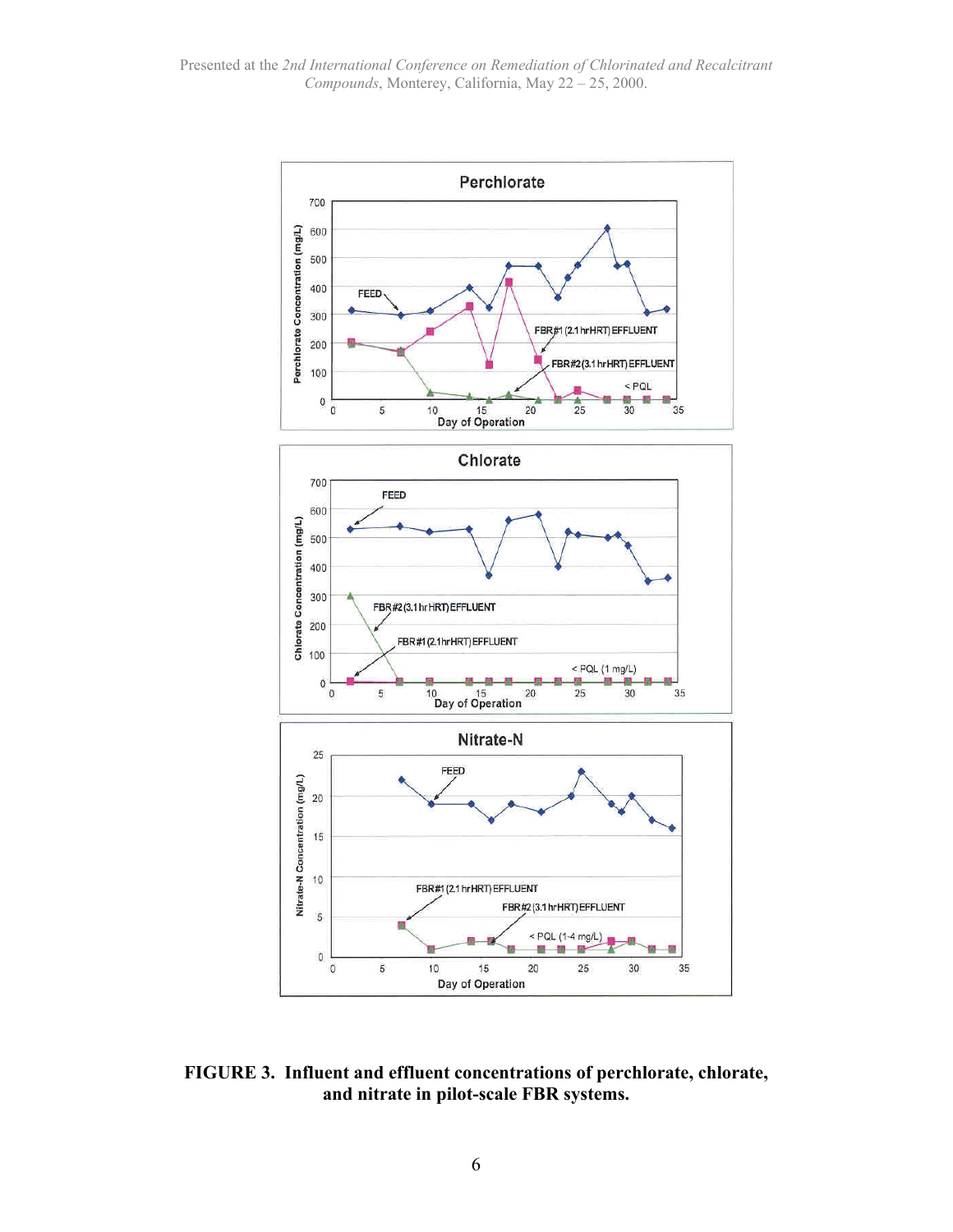Presented at the *2nd International Conference on Remediation of Chlorinated and Recalcitrant Compounds*, Monterey, California, May 22 – 25, 2000.



**FIGURE 4. Effluent concentrations of perchlorate and nitrate in a full-scale FBR system.**

The full-scale FBR system has consistently reduced perchlorate levels below the practical quantitation limit of 0.004 mg/L during the 8-month operational period. Perchlorate was detected in effluent water at a few time points during the fourth month of operation. However, system tests were being performed during this period, and the feed dose of ethanol was reduced below that required for complete perchlorate degradation. Levels of nitrate in the effluent water from the full-scale system are also consistently below detection.

#### **SUMMARY**

Perchlorate has been detected in surface and groundwater supplies in several states, including California, Nevada, Utah, and Texas. Biological treatment technologies represent the most promising alternative for effectively removing perchlorate from water supplies. However, experimental and full-scale operational data from biological treatment systems are limited. The results presented in this paper show that FBRs are an effective technology for the treatment of a range of perchlorate concentrations in water. Pilot-scale reactors containing a sand fluidization media reduced perchlorate levels in site groundwater from 400 mg/L to below quantitation limits  $(0.02 - 0.2 \text{ mg/L})$ . Chlorate and nitrate were also completely degraded in these reactors. A full-scale FBR system operating in California has been treating groundwater containing 6 to 8 mg/L perchlorate to below practical quantitation limits (0.004 mg/L) for more than 8 months. Thus, biological treatment of perchlorate using FBRs appears to be a viable option for a wide variety of waters.